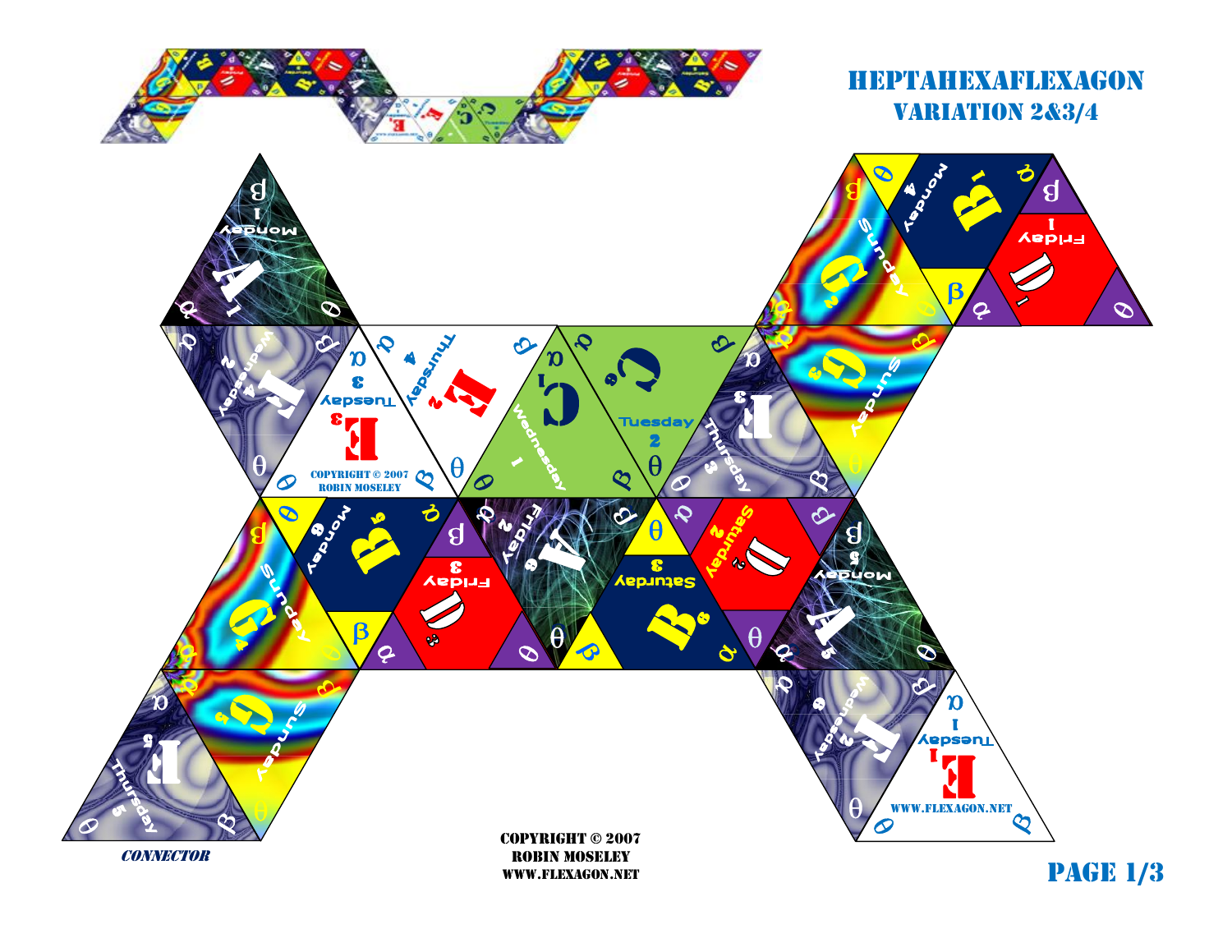

robin moseley www.flexagon.net

page 2/3